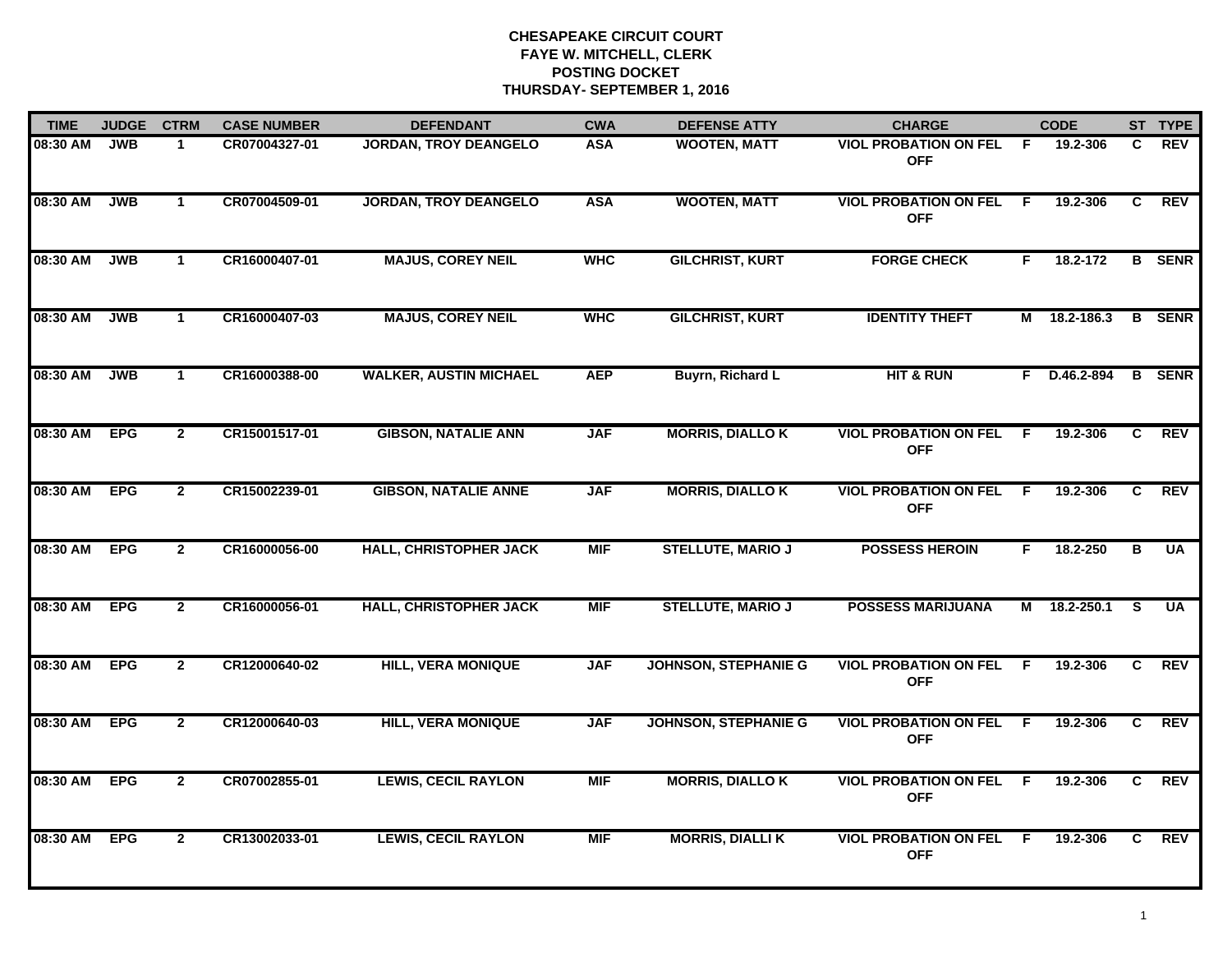| <b>TIME</b>   | <b>JUDGE</b> | <b>CTRM</b>     | <b>CASE NUMBER</b> | <b>DEFENDANT</b>                     | <b>CWA</b> | <b>DEFENSE ATTY</b>     | <b>CHARGE</b>                              |     | <b>CODE</b>   |    | ST TYPE     |
|---------------|--------------|-----------------|--------------------|--------------------------------------|------------|-------------------------|--------------------------------------------|-----|---------------|----|-------------|
| $08:30$ AM    | <b>EPG</b>   | $\mathbf{2}$    | CR13002144-01      | <b>LEWIS, CECIL RAYLON</b>           | <b>MIF</b> | <b>MORRIS, DIALLO K</b> | <b>VIOL PROBATION ON FEL</b><br><b>OFF</b> | -F  | 19.2-306      | C  | <b>REV</b>  |
| 08:30 AM      | <b>EPG</b>   | $\overline{2}$  | CR11001412-01      | PORTER, CHRISTOPHER ALLEN            | <b>JAF</b> | <b>HADEED, SHANNON</b>  | <b>VIOL PROBATION ON FEL</b><br><b>OFF</b> | -F  | 19.2-306      | C  | <b>REV</b>  |
| 08:30 AM      | <b>EPG</b>   | $\overline{2}$  | CR11002343-01      | PORTER, CHRISTOPHER ALLEN            | <b>JAF</b> | <b>HADEED, SHANNON</b>  | <b>VIOL PROBATION ON FEL</b><br><b>OFF</b> | -F  | 19.2-306      | C  | <b>REV</b>  |
| 08:30 AM      | <b>EPG</b>   | $\mathbf{2}$    | CR12001031-01      | PORTER, CHRISTOPHER ALLEN            | <b>JAF</b> | <b>HADEED, SHANNON</b>  | <b>VIOL PROBATION ON FEL</b><br><b>OFF</b> | E   | 19.2-306      | C  | <b>REV</b>  |
| 08:30 AM MATA |              | 5               | CR00A02918-02      | <b>BROTHERS, BENJAMIN BUTLER; JR</b> | <b>ASA</b> | <b>MORRIS, DIALLO K</b> | <b>VIOL PROBATION ON FEL</b><br><b>OFF</b> | -F. | 19.2-306      | C. | <b>REV</b>  |
| 08:30 AM MATA |              | 5               | CR00A02919-02      | <b>BROTHERS, BENJAMIN BUTLER; JR</b> | <b>ASA</b> | <b>MORRIS, DIALLO K</b> | <b>VIOL PROBATION ON FEL</b><br><b>OFF</b> | -F  | 19.2-306      | C  | <b>REV</b>  |
| 08:30 AM MATA |              | $5\overline{ }$ | CR16000559-00      | <b>BYNUM, MARQUEL ROMAN</b>          | <b>DJH</b> | <b>JONES, M COLSTON</b> | <b>ROBBERY</b>                             | F   | 18.2-58       |    | C SENR      |
| 08:30 AM MATA |              | $\overline{5}$  | CR16000559-01      | <b>BYNUM, MARQUEL ROMAN</b>          | <b>DJH</b> | <b>JONES, M COLSTON</b> | <b>ROBBERY</b>                             | F.  | 18.2-58       |    | C SENR      |
| 08:30 AM MATA |              | 5               | CR16000559-02      | <b>BYNUM, MARQUEL ROMAN</b>          | <b>DJH</b> | <b>JONES, M COLSTON</b> | <b>ROBBERY</b>                             | F   | $18.2 - 58$   |    | C SENR      |
| 08:30 AM MATA |              | 5               | CR16000559-03      | <b>BYNUM, MARQUEL ROMAN</b>          | <b>DJH</b> | <b>JONES, M COLSTON</b> | <b>ROBBERY</b>                             | F.  | $18.2 - 58$   |    | C SENR      |
| 08:30 AM MATA |              | 5               | CR16000559-04      | <b>BYNUM, MARQUEL ROMAN</b>          | <b>DJH</b> | <b>JONES, M COLSTON</b> | <b>ROBBERY</b>                             | F   | 18.2-58       |    | C SENR      |
| 08:30 AM MATA |              | $\overline{5}$  | CR16000559-05      | <b>BYNUM, MARQUEL ROMAN</b>          | <b>DJH</b> | <b>JONES, M COLSTON</b> | USE FIREARM IN FELONY F<br><b>1ST OFF</b>  |     | $18.2 - 53.1$ | C. | <b>SENR</b> |
| 08:30 AM      | <b>MATA</b>  | $\overline{5}$  | CR16000559-10      | <b>BYNUM, MARQUEL ROMAN</b>          | <b>DJH</b> | <b>JONES, M COLSTON</b> | <b>GRAND LARCENY</b>                       | F   | 18.2-95       |    | C SENR      |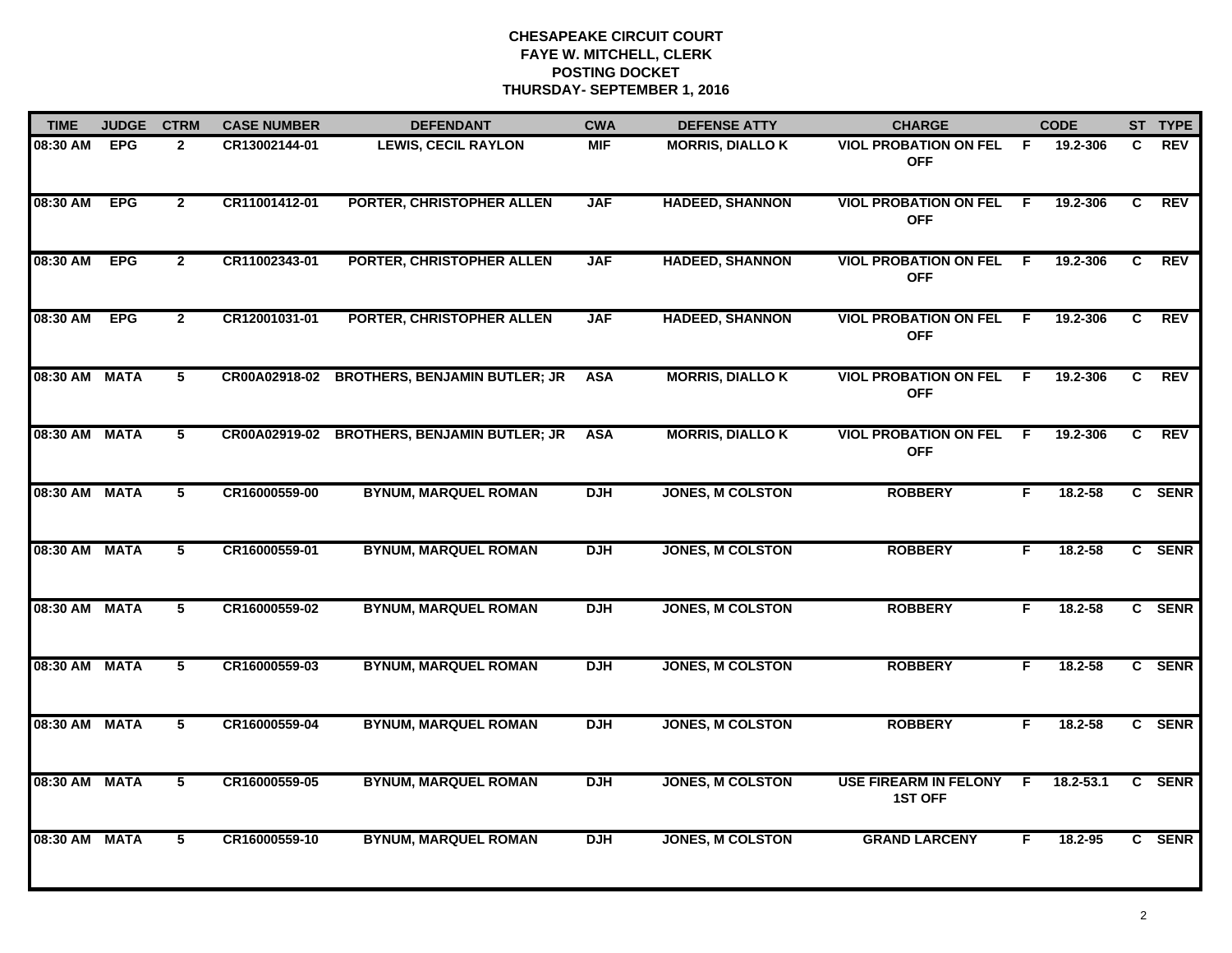| <b>TIME</b>   | <b>JUDGE</b> | <b>CTRM</b>    | <b>CASE NUMBER</b> | <b>DEFENDANT</b>                 | <b>CWA</b> | <b>DEFENSE ATTY</b>         | <b>CHARGE</b>                                |    | <b>CODE</b> |                | ST TYPE       |
|---------------|--------------|----------------|--------------------|----------------------------------|------------|-----------------------------|----------------------------------------------|----|-------------|----------------|---------------|
| 08:30 AM      | <b>MATA</b>  | 5              | CR16000421-00      | <b>DILLON, JESSE MATTHEW</b>     | <b>DJH</b> | <b>BLACK, HUGH E; III</b>   | POSS GUN ON PERSON W/ F<br><b>SCH VII</b>    |    | 18.2-308.4  | C.             | <b>SENR</b>   |
| 08:30 AM      | <b>MATA</b>  | $\overline{5}$ | CR16000421-01      | <b>DILLON, JESSE MATTHEW</b>     | <b>DJH</b> | <b>BLACK, HUGH E; III</b>   | <b>PWID MARIJUANA</b>                        | F. | 18.2-248.1  |                | C SENR        |
| 08:30 AM      | <b>MATA</b>  | $\overline{5}$ | CR16000421-02      | <b>DILLON, JESSE MATTHEW</b>     | <b>DJH</b> | <b>BLACK, HUGH E; III</b>   | <b>POSSESS SCHIOR II</b><br><b>DRUGS</b>     | F. | 18.2-250    |                | C SENR        |
| 08:30 AM      | <b>MATA</b>  | 5              | CR16000421-03      | <b>DILLON, JESSE MATTHEW</b>     | <b>DJH</b> | <b>BLACK, HUGH E; III</b>   | <b>POSSESS SCH I OR II</b><br><b>DRUGS</b>   | F. | 18.2-250    |                | C SENR        |
| 08:30 AM      | <b>MATA</b>  | 5              | CR16000421-05      | <b>DILLON, JESSE MATTHEW</b>     | <b>DJH</b> | <b>BLACK, HUGH E; III</b>   | <b>FIREARM: SHOOT FROM</b><br><b>VEHICLE</b> | F. | 18.2-286.1  |                | C SENR        |
| 08:30 AM MATA |              | 5              | CR16000421-06      | <b>DILLON, JESSE MATTHEW</b>     | <b>DJH</b> | <b>BLACK, HUGH E; III</b>   | <b>CARRY CONCEALED</b><br><b>WEAPON</b>      | М  | 18.2-308    |                | C SENR        |
| 08:30 AM MATA |              | 5              | CR16000421-07      | <b>DILLON, JESSE MATTHEW</b>     | <b>DJH</b> | <b>BLACK, HUGH E; III</b>   | <b>ELUDE</b>                                 | F. | 46.2-817B   | $\mathbf{c}$   | <b>SENR</b>   |
| 08:30 AM      | <b>MATA</b>  | $\overline{5}$ | CR13000367-04      | <b>JOY, JOHNATHAN EDWARD</b>     | <b>ASA</b> | Buyrn, Richard L.           | <b>VIOL PROBATION ON FEL</b><br><b>OFF</b>   | F  | 19.2-306    | $\overline{c}$ | REV           |
| 08:30 AM      | <b>MATA</b>  | 5              | CR13000367-05      | <b>JOY, JOHNATHAN EDWARD</b>     | <b>ASA</b> | Buyrn, Richard L.           | <b>VIOL PROBATION ON FEL</b><br><b>OFF</b>   | E  | 19.2-306    | C.             | <b>REV</b>    |
| 08:30 AM      | <b>RDS</b>   | 6              | CR16000263-00      | <b>EPPS, GEORGE ABRAHAM; JR</b>  | <b>WHC</b> | <b>WENTWORTH, RACHEL</b>    | <b>UTTER FORGED CHECK</b>                    | F. | 18.2-172    |                | <b>B</b> SENR |
| 08:30 AM      | <b>RDS</b>   | 6              | CR16000263-01      | <b>EPPS, GEORGE ABRAHAM; JR</b>  | <b>WHC</b> | <b>WENTORTH, RACHEL</b>     | <b>UTTER FORGED CHECK-</b><br><b>CONSP</b>   | F  | 18.2-172    |                | <b>B</b> SENR |
| 08:30 AM      | <b>RDS</b>   | 6              | CR16000843-00      | <b>GARRISON, TIMOTHY BRANDON</b> | <b>MLK</b> | Jones, David L              | <b>GRAND LARCENY</b>                         | F. | 18.2-95     |                | C SENR        |
| 08:30 AM      | <b>RDS</b>   | 6              | CR14000611-04      | <b>JACKSON, CYNTHIA DENISE</b>   | <b>BKF</b> | <b>JOHNSON, STEPHANIE G</b> | <b>VIOL PROBATION ON FEL</b><br><b>OFF</b>   | F. | 19.2-306    | C.             | REV           |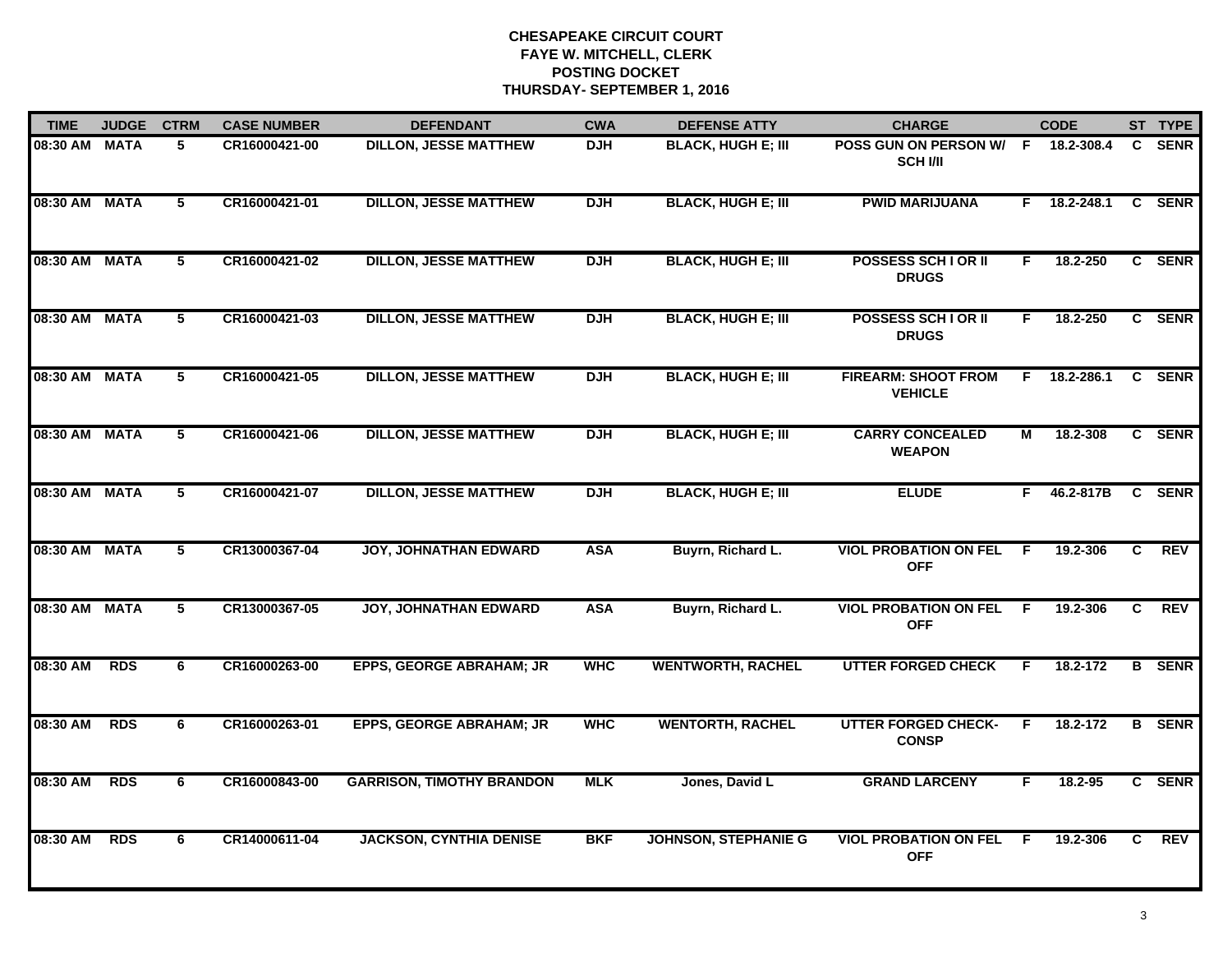| <b>TIME</b>   | <b>JUDGE</b> | <b>CTRM</b>     | <b>CASE NUMBER</b> | <b>DEFENDANT</b>               | <b>CWA</b> | <b>DEFENSE ATTY</b>        | <b>CHARGE</b>                              |    | <b>CODE</b>  |                | ST TYPE         |
|---------------|--------------|-----------------|--------------------|--------------------------------|------------|----------------------------|--------------------------------------------|----|--------------|----------------|-----------------|
| 08:30 AM      | <b>RDS</b>   | 6               | CR16000498-00      | <b>SHORT, BROOKE ALANNA</b>    | <b>DAW</b> | <b>WENTWORTH, RACHEL</b>   | <b>CREDIT CARD THEFT</b>                   | F. | 18.2-192     | C.             | <b>SENR</b>     |
| 08:30 AM      | <b>RDS</b>   | 6               | CR16000498-01      | <b>SHORT, BROOKE ALANNA</b>    | <b>DAW</b> | <b>WENTWORTH, RACHEL</b>   | <b>ID THEFT</b>                            |    | M 18.2-186.3 |                | C SENR          |
| 08:30 AM      | <b>RDS</b>   | 6               | CR16000498-02      | <b>SHORT, BROOKE ALANNA</b>    | <b>DAW</b> | <b>WENTWORTH, RACHEL</b>   | <b>FTA-TRIAL</b>                           | М  | 18.2-456     |                | C SENT          |
| 09:00 AM      | <b>MATA</b>  | 5               | CR12002481-03      | <b>ANDERSON, MARK AARON</b>    | CLB        | <b>SPENCER, JO ANNE</b>    | <b>VIOL PROBATION ON FEL</b><br><b>OFF</b> | -F | 19.2-306     | $\mathbf{o}$   | DC              |
| 09:00 AM      | <b>MATA</b>  | 5               | CR10003281-05      | <b>BRABBLE, JEREMIAH ADDAM</b> | CLB        | Spencer, Jo Anne           | <b>VIOL PROBATION ON FEL</b><br><b>OFF</b> | F  | 19.2-306     | C              | $\overline{DC}$ |
| 09:00 AM MATA |              | 5               | CR15001959-01      | <b>BRADY, ALISON MARIE</b>     | CLB        | <b>WENTWORTH, RACHEL E</b> | <b>POSSESS COCAINE</b>                     | F. | 18.2-250     | C              | $\overline{DC}$ |
| 09:00 AM      | <b>MATA</b>  | $5\phantom{.0}$ | CR15001783-00      | <b>BROWN, TABATHA MARIE</b>    | CLB        | <b>ORTIZ, KATHLEEN A</b>   | <b>GRAND LARCENY</b>                       | F. | 18.2-95      | C              | DC              |
| 09:00 AM      | <b>MATA</b>  | 5               | CR16000181-00      | <b>BROWN, TABATHA MARIE</b>    | <b>CLB</b> | <b>HOLDER, WM JOSHUA</b>   | <b>POSSESS HEROIN</b>                      | F  | 18.2-250     | C              | DC              |
| 09:00 AM      | <b>MATA</b>  | 5               | CR12000704-01      | <b>CAMPSON, RUSTY LEIGH</b>    | CLB        | <b>PASS, STEPHANIE</b>     | <b>VIOL PROBATION ON FEL</b><br><b>OFF</b> | -F | 19.2-306     | в              | DC.             |
| 09:00 AM      | <b>MATA</b>  | 5               | CR11001194-06      | <b>COLTRAIN, JUSTIN ANDREW</b> | CLB        | <b>PASS, STEPHANIE P</b>   | <b>VIOL PROBATION ON FEL</b><br><b>OFF</b> | F. | 19.2-306     | C              | $\overline{DC}$ |
| 09:00 AM MATA |              | 5               | CR12002866-07      | <b>COLTRAIN, JUSTIN ANDREW</b> | <b>CLB</b> | <b>PASS, STEPHANIE P</b>   | <b>VIOL PROBATION ON FEL</b><br><b>OFF</b> | -F | 19.2-306     | C              | DC              |
| 09:00 AM      | <b>MATA</b>  | $\overline{5}$  | CR16000019-00      | <b>COLTRAIN, JUSTIN ANDREW</b> | CLB        | <b>PASS, STEPHANIE</b>     | <b>GRAND LARCENY</b>                       | F. | 18.2-95      | $\overline{c}$ | DC              |
| 09:00 AM      | <b>MATA</b>  | 5               | CR12002420-36      | <b>CONLEY, EMMA ELIZABETH</b>  | <b>CLB</b> | <b>WEGMAN, ROBERT L</b>    | <b>VIOL PROBATION ON FEL</b><br><b>OFF</b> | -F | 19.2-306     | C.             | DC.             |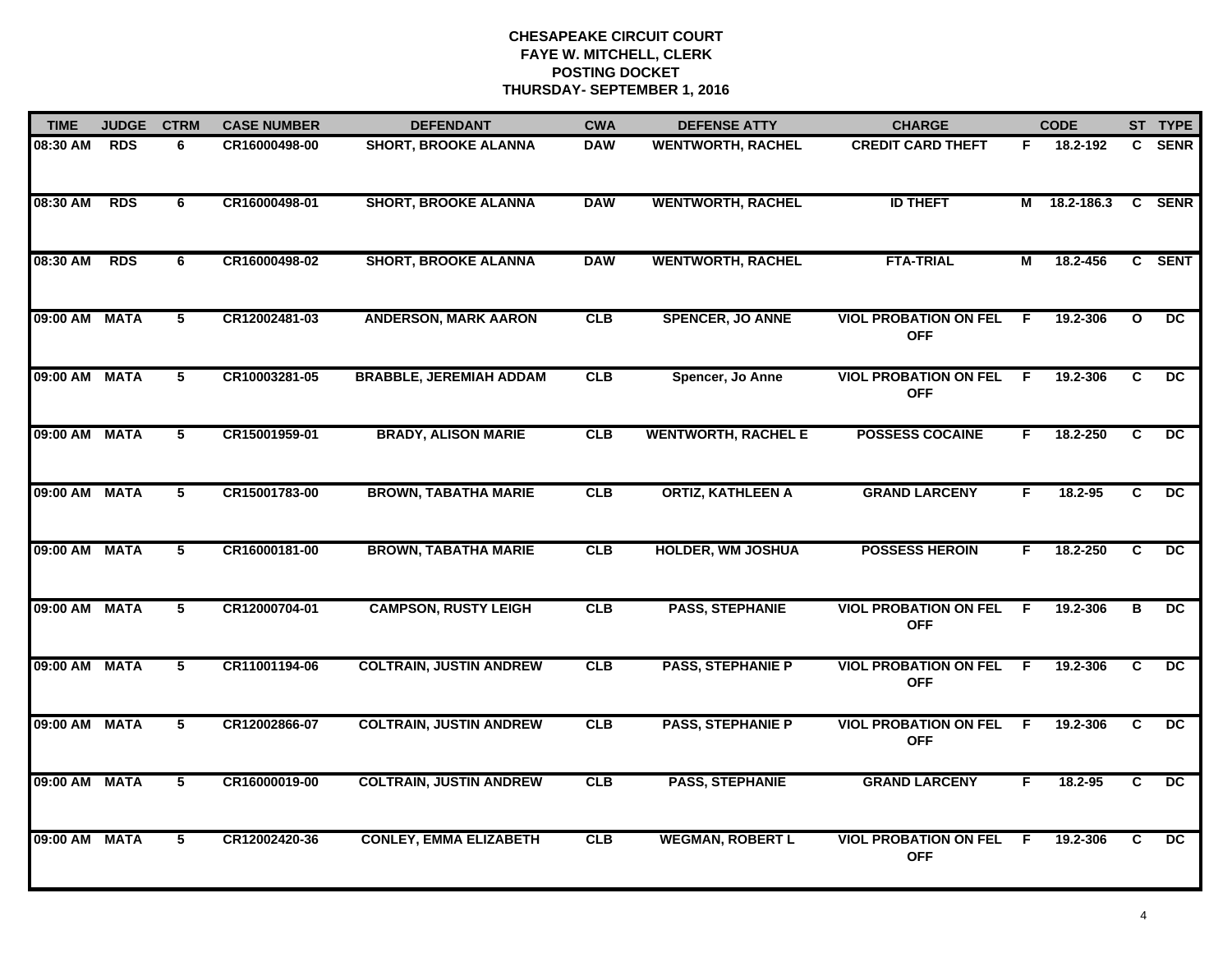| <b>TIME</b>   | <b>JUDGE</b> | <b>CTRM</b>    | <b>CASE NUMBER</b> | <b>DEFENDANT</b>                 | <b>CWA</b> | <b>DEFENSE ATTY</b>             | <b>CHARGE</b>                                |                | <b>CODE</b> |                | ST TYPE         |
|---------------|--------------|----------------|--------------------|----------------------------------|------------|---------------------------------|----------------------------------------------|----------------|-------------|----------------|-----------------|
| 09:00 AM      | <b>MATA</b>  | 5              | CR11001356-02      | <b>CUETO, GINGER MARIE</b>       | <b>CLB</b> | <b>BLACK, HUGH E; III</b>       | <b>VIOL PROBATION ON FEL</b><br><b>OFF</b>   | - F            | 19.2-306    | C.             | <b>DC</b>       |
| 09:00 AM      | <b>MATA</b>  | 5              | CR11001759-02      | <b>CUETO, GINGER MARIE</b>       | CLB        | <b>BLACK, HUGH E; III</b>       | <b>VIOL PROBATION ON FEL</b><br><b>OFF</b>   | - F            | 19.2-306    | C              | DC              |
| 09:00 AM      | <b>MATA</b>  | $\overline{5}$ | CR13001747-06      | <b>EVANS, MARK CHRISTOPHER</b>   | CLB        | <b>SHILLING, ANDREW</b>         | <b>VIOL PROBATION ON FEL</b><br><b>OFF</b>   | F.             | 19.2-306    | $\mathbf{o}$   | $\overline{DC}$ |
| 09:00 AM      | <b>MATA</b>  | 5              | CR14002479-00      | <b>EVANS, MARK CHRISTOPHER</b>   | CLB        | <b>WENTWORTH, RACHEL</b>        | <b>GRAND LARCENY</b>                         | F.             | 18.2-95     | $\mathbf{o}$   | <b>DC</b>       |
| 09:00 AM      | <b>MATA</b>  | 5              | CR15000379-00      | <b>GRZYWINSKI, AMY MARIE</b>     | <b>CLB</b> | JONES, M COLSTON                | <b>GRAND LARCENY</b>                         | F.             | 18.2-95     | в              | DC              |
| 09:00 AM MATA |              | $\overline{5}$ | CR15000379-01      | <b>GRZYWINSKI, AMY MARIE</b>     | CLB        | <b>JONES, M COLSTON</b>         | <b>CONCEALMENT</b>                           | F.             | 18.2-103    | C              | $\overline{DC}$ |
| 09:00 AM MATA |              | 5              | CR12002168-02      | <b>JONES, GARNETT DONTE</b>      | <b>CLB</b> | <b>HARMON, HARRY DENNIS; JR</b> | <b>VIOL PROBATION ON FEL F</b><br><b>OFF</b> |                | 19.2-306    | C              | DC              |
| 09:00 AM      | <b>MATA</b>  | $\overline{5}$ | CR14000185-02      | <b>LAWRENCE, ANTONIO</b>         | CLB        | <b>PASS, STEPHANIE</b>          | <b>VIOL PROBATION ON FEL</b><br><b>OFF</b>   | $\overline{F}$ | 19.2-306    | $\overline{c}$ | $\overline{DC}$ |
| 09:00 AM      | <b>MATA</b>  | 5              | CR14000450-01      | <b>LEWIS, TIFFANY COLLEEN</b>    | CLB        | Wegman, Robert L.               | <b>VIOL PROBATION ON FEL</b><br><b>OFF</b>   | E              | 19.2-306    | C.             | <b>DC</b>       |
| 09:00 AM      | <b>MATA</b>  | 5              | CR14001510-03      | <b>LEWIS, TIFFANY COLLEEN</b>    | <b>CLB</b> | Wegman, Robert L.               | <b>VIOL PROBATION ON FEL</b><br><b>OFF</b>   | -F             | 19.2-306    | C              | <b>DC</b>       |
| 09:00 AM MATA |              | 5              | CR14001745-01      | <b>LEWIS, TIFFANY COLLEEN</b>    | <b>CLB</b> | Wegman, Robert L.               | <b>VIOL PROBATION ON FEL</b><br><b>OFF</b>   | -F             | 19.2-306    | C              | DC              |
| 09:00 AM MATA |              | 5              | CR14001792-02      | <b>MARSHALL, TIFFANY LAVERNE</b> | CLB        | <b>JOHNSON, STEPHANIE G</b>     | <b>VIOL PROBATION ON FEL F</b><br><b>OFF</b> |                | 19.2-306    | $\mathbf{o}$   | DC.             |
| 09:00 AM      | <b>MATA</b>  | $\overline{5}$ | CR11002331-00      | <b>MELTON, JASON BRIAN</b>       | CLB        | <b>WINN, A ROBINSON</b>         | <b>GRAND LARCENY</b>                         | F.             | 18.2-95     | $\overline{B}$ | $\overline{DC}$ |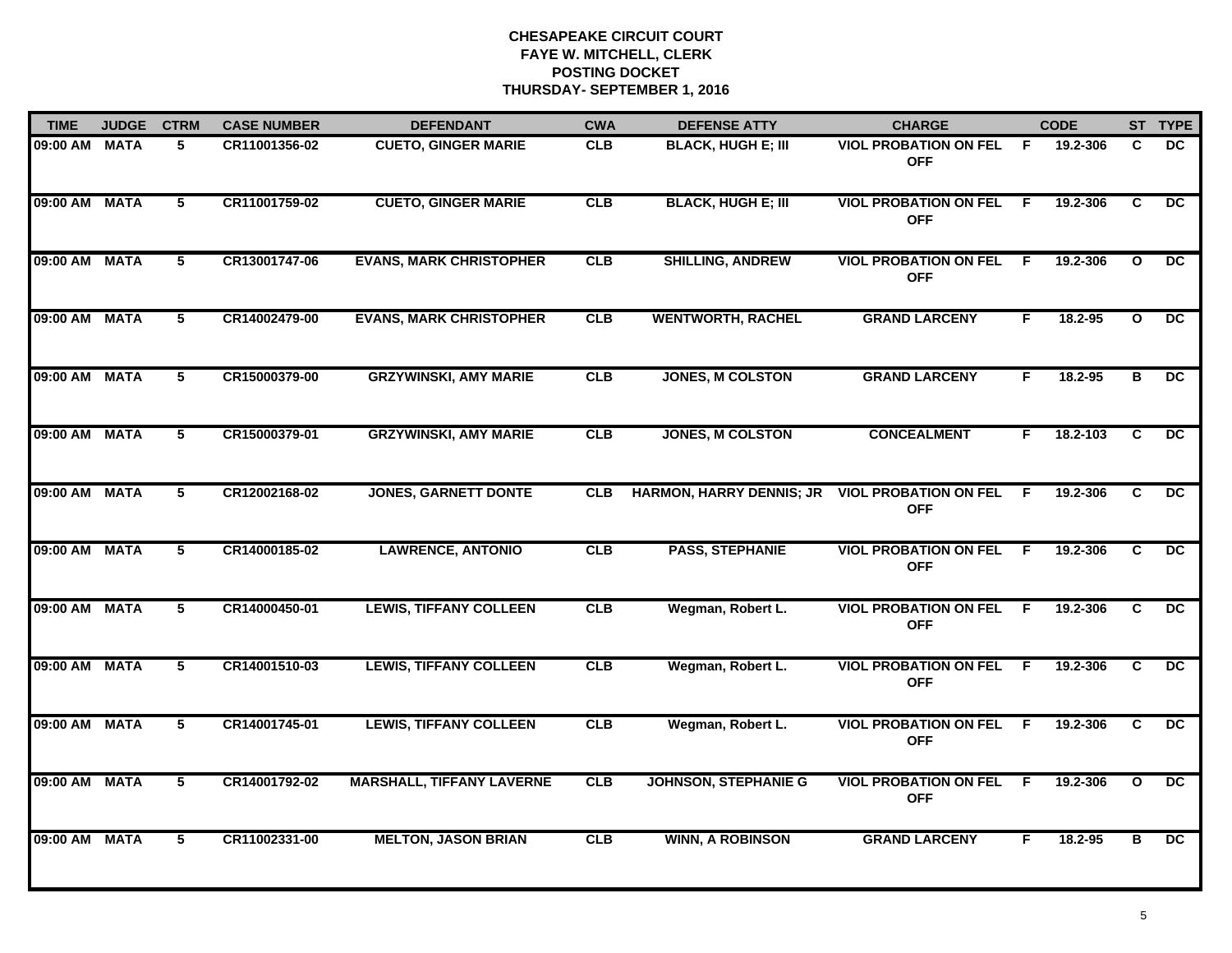| <b>TIME</b>   | <b>JUDGE</b> | <b>CTRM</b>    | <b>CASE NUMBER</b> | <b>DEFENDANT</b>               | <b>CWA</b> | <b>DEFENSE ATTY</b>       | <b>CHARGE</b>                                |     | <b>CODE</b>  |              | ST TYPE         |
|---------------|--------------|----------------|--------------------|--------------------------------|------------|---------------------------|----------------------------------------------|-----|--------------|--------------|-----------------|
| 09:00 AM MATA |              | 5              | CR12002864-00      | <b>MELTON, JASON BRIAN</b>     | <b>CLB</b> | Winn, A Robinson          | <b>GRAND LARCENY</b>                         | F.  | 18.2-95      | O            | DC              |
| 09:00 AM MATA |              | $5^{\circ}$    | CR11003019-01      | <b>MOYLER, KEITH LAVON</b>     | CLB        | <b>PASS, STEPHANIE P</b>  | <b>VIOL PROBATION ON FEL</b><br><b>OFF</b>   | - F | 19.2-306     | C            | DC.             |
| 09:00 AM MATA |              | $5^{\circ}$    | CR13000558-06      | <b>MUNDIE, MATTHEW JOSEPH</b>  | <b>CLB</b> | Buyrn, Richard L.         | <b>VIOL PROBATION ON FEL F</b><br><b>OFF</b> |     | 19.2-306     | В            | DC.             |
| 09:00 AM MATA |              | 5              | CR15001127-00      | <b>MUNDIE, MATTHEW JOSEPH</b>  | CLB        | <b>TITTER, JENNIFER</b>   | <b>POSSESS HEROIN</b>                        | F   | 18.2-250     | C.           | DC.             |
| 09:00 AM MATA |              | 5              | CR11001795-02      | <b>MYERS, PATRICIA LYNNE</b>   | CLB        | <b>SPENCER, JO ANNE</b>   | <b>VIOL PROBATION ON FEL</b><br><b>OFF</b>   | F.  | 19.2-306     | $\mathbf{o}$ | $\overline{DC}$ |
| 09:00 AM MATA |              | 5              | CR16000451-00      | <b>PARKER, GINGER BUSICK</b>   | CLB        | <b>BARLOW, JASON</b>      | PETTIT LARCENY 3RD+ OFF F                    |     | 18.2-104     | C            | DC              |
| 09:00 AM MATA |              | $\overline{5}$ | CR14000014-03      | <b>WHITE, CAROL JEAN</b>       | CLB        | <b>BLACK, HUGH E; III</b> | <b>VIOL PROBATION ON FEL</b><br><b>OFF</b>   | - F | 19.2-306     | C            | $\overline{DC}$ |
| 09:00 AM MATA |              | 5              | CR14001100-01      | <b>WHITE, JESSE VERNON</b>     | CLB        | <b>BOUCHARD, JULIAN</b>   | <b>VIOL PROBATION ON FEL</b><br><b>OFF</b>   | - F | 19.2-306     | C            | DC              |
| 09:30 AM      | <b>JWB</b>   | -1             | CR03A00883-02      | <b>ALFORD, TIMOTHY WAYNE</b>   |            |                           | <b>VIOL PROBATION ON FEL</b><br><b>OFF</b>   | - F | 19.2-306     |              | C ADAT          |
| 09:30 AM      | <b>JWB</b>   | $\mathbf 1$    | CR03A00884-02      | <b>ALFORD, TIMOTHY WAYNE</b>   |            |                           | <b>VIOL PROBATION ON FEL</b><br><b>OFF</b>   | -F  | 19.2-306     |              | C ADAT          |
| 09:30 AM      | <b>JWB</b>   | $\mathbf{1}$   | CR11000518-02      | <b>BENZIE, JOSHUA JACK</b>     |            |                           | <b>VIOL PROBATION ON FEL</b><br><b>OFF</b>   | E   | 19.2-306     | $\mathbf{C}$ | <b>ADAT</b>     |
| 09:30 AM      | <b>JWB</b>   | $\mathbf{1}$   | CR16000884-00      | <b>JAMES, CASSIOPEA OLIVIA</b> | <b>KAM</b> |                           | <b>POSS MARIJUANA</b>                        |     | M 18.2-250.1 | S.           | <b>ADAT</b>     |
| 09:30 AM      | <b>JWB</b>   | $\mathbf{1}$   | CR07003064-01      | <b>SMITH, RONALD ERIC</b>      |            |                           | <b>VIOL PROBATION ON FEL</b><br><b>OFF</b>   | -F  | 19.2-306     |              | C ADAT          |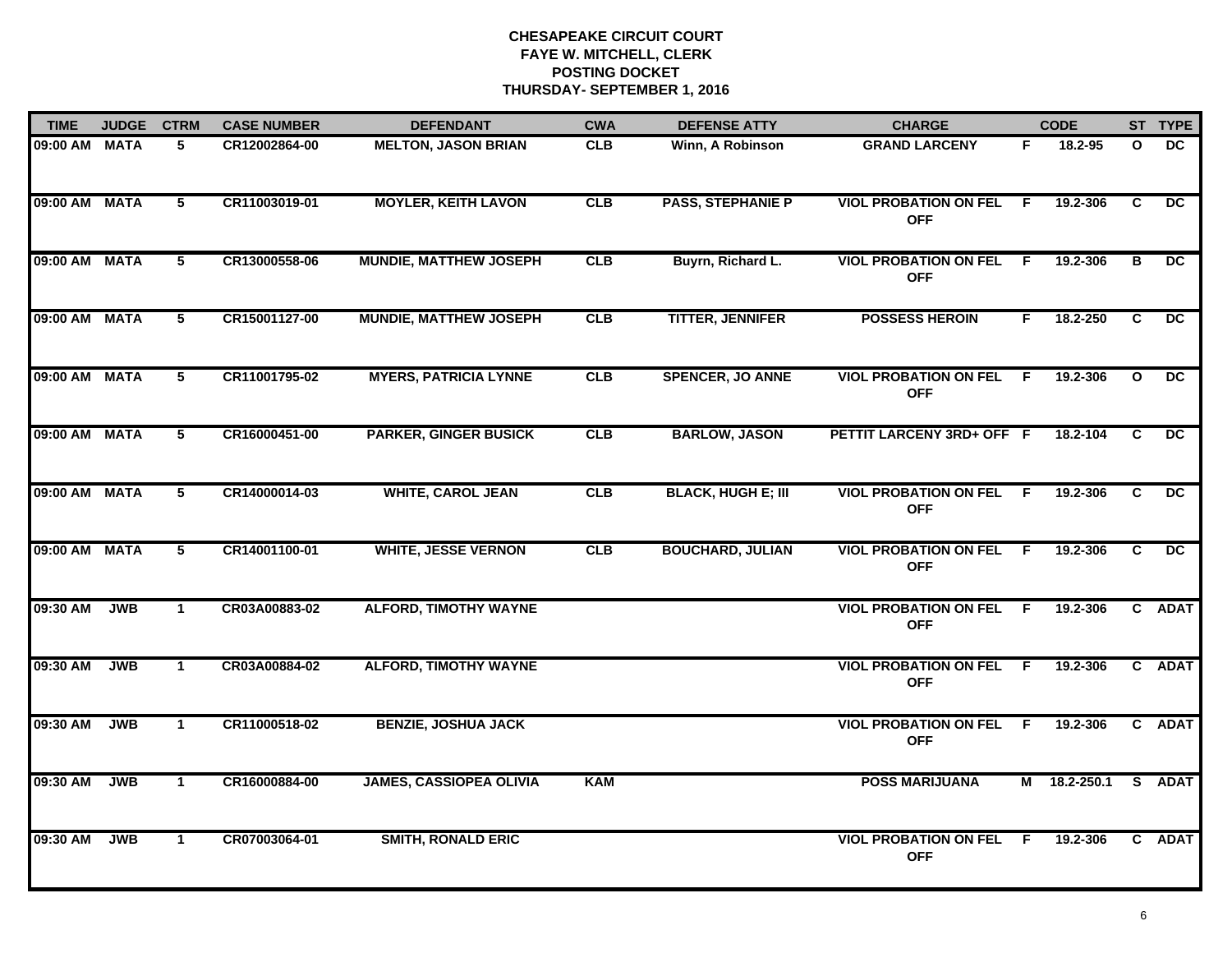| <b>TIME</b> | <b>JUDGE</b> | <b>CTRM</b>    | <b>CASE NUMBER</b> | <b>DEFENDANT</b>              | <b>CWA</b> | <b>DEFENSE ATTY</b>      | <b>CHARGE</b>                                |     | <b>CODE</b>     |    | ST TYPE       |
|-------------|--------------|----------------|--------------------|-------------------------------|------------|--------------------------|----------------------------------------------|-----|-----------------|----|---------------|
| 09:30 AM    | <b>JWB</b>   | $\mathbf 1$    | CR07003065-01      | <b>SMITH, RONALD ERIC</b>     |            |                          | <b>VIOL PROBATION ON FEL</b><br><b>OFF</b>   | F   | 19.2-306        | C. | <b>ADAT</b>   |
| 09:30 AM    | <b>JWB</b>   | $\mathbf{1}$   | CR01002561-01      | <b>WALKER, JEWEL LYNN</b>     |            |                          | <b>VIOL PROBATION ON FEL</b><br><b>OFF</b>   | F.  | 19.2-306        |    | C ADAT        |
| 09:30 AM    | <b>JWB</b>   | $\mathbf{1}$   | CR01002562-01      | <b>WALKER, JEWEL LYNN</b>     |            |                          | <b>VIOL PROBATION ON FEL F</b><br><b>OFF</b> |     | 19.2-306        |    | C ADAT        |
| 09:30 AM    | <b>JWB</b>   | $\mathbf 1$    | CR01002569-01      | <b>WALKER, JEWELL LYNN</b>    |            |                          | <b>VIOL PROBATION ON FEL</b><br><b>OFF</b>   | - F | 19.2-306        |    | C ADAT        |
| 10:00 AM    | <b>JWB</b>   | $\mathbf{1}$   | CR16001306-00      | <b>CLARK, SHANTIQUE</b>       | <b>BKF</b> | <b>TAYLOR, MATTHEW T</b> | <b>CONSPIRE GRAND</b><br><b>LARCENY</b>      | F.  | $18.2 - 95$     |    | <b>B</b> PLEA |
| 10:00 AM    | <b>JWB</b>   | $\mathbf{1}$   | CR16001306-01      | <b>CLARK, SHANTIQUE</b>       | <b>BKF</b> | <b>TAYLOR, MATTHEW T</b> | <b>GRAND LARCENY</b>                         | F.  | 18.2-95         |    | <b>B</b> PLEA |
| 10:00 AM    | <b>JWB</b>   | $\overline{1}$ | CR16001306-02      | <b>CLARK, SHANTIQUE</b>       | <b>BKF</b> | <b>TAYLOR, MATTHEW T</b> | <b>STOLEN PROPERTY</b><br><b>W/INTENT</b>    |     | $F$ 18.2-108.01 |    | <b>B</b> PLEA |
| 10:00 AM    | <b>JWB</b>   | $\mathbf{1}$   | CR16001306-03      | <b>CLARK, SHANTIQUE</b>       | <b>BKF</b> | <b>TAYLOR, MATTHEW T</b> | <b>STOLEN PROPERTY</b><br><b>W/INTENT</b>    |     | $F$ 18.2-108.01 |    | <b>B</b> PLEA |
| 10:00 AM    | <b>JWB</b>   | $\mathbf 1$    | CR16001306-04      | <b>CLARK, SHANTIQUE</b>       | <b>BKF</b> | <b>TAYLOR, MATTHEW T</b> | <b>GRAND LARCENY</b>                         | F   | $18.2 - 95$     |    | <b>B</b> PLEA |
| 10:00 AM    | <b>JWB</b>   | $\mathbf{1}$   | CR16001306-05      | <b>CLARK, SHANTIQUE</b>       | <b>BKF</b> | <b>TAYLOR, MATTHEW T</b> | <b>CONSPIRE GRAND</b><br><b>LARCENY</b>      | F.  | $18.2 - 95$     |    | <b>B</b> PLEA |
| 10:00 AM    | <b>JWB</b>   | $\mathbf{1}$   | CR16001307-00      | <b>COLLINS, RAEKWON DAREL</b> | <b>BKF</b> | <b>TAYLOR, MATTHEW T</b> | <b>FORGERY</b>                               | F.  | 18.2-172        |    | <b>B</b> PLEA |
| 10:00 AM    | <b>JWB</b>   | $\overline{1}$ | CR16001307-01      | <b>COLLINS, RAEKWON DAREL</b> | <b>BKF</b> | <b>TAYLOR, MATTHEW T</b> | <b>UTTER FORGED CHECK</b>                    | F.  | 18.2-172        |    | <b>B</b> PLEA |
| 10:00 AM    | <b>JWB</b>   | $\mathbf{1}$   | CR16001307-02      | <b>COLLINS, RAEKWON DAREL</b> | <b>BKF</b> | <b>TAYLOR, MATTHEW T</b> | <b>COMPUTER FRAUD</b>                        |     | F 18.2-152.3    |    | <b>B</b> PLEA |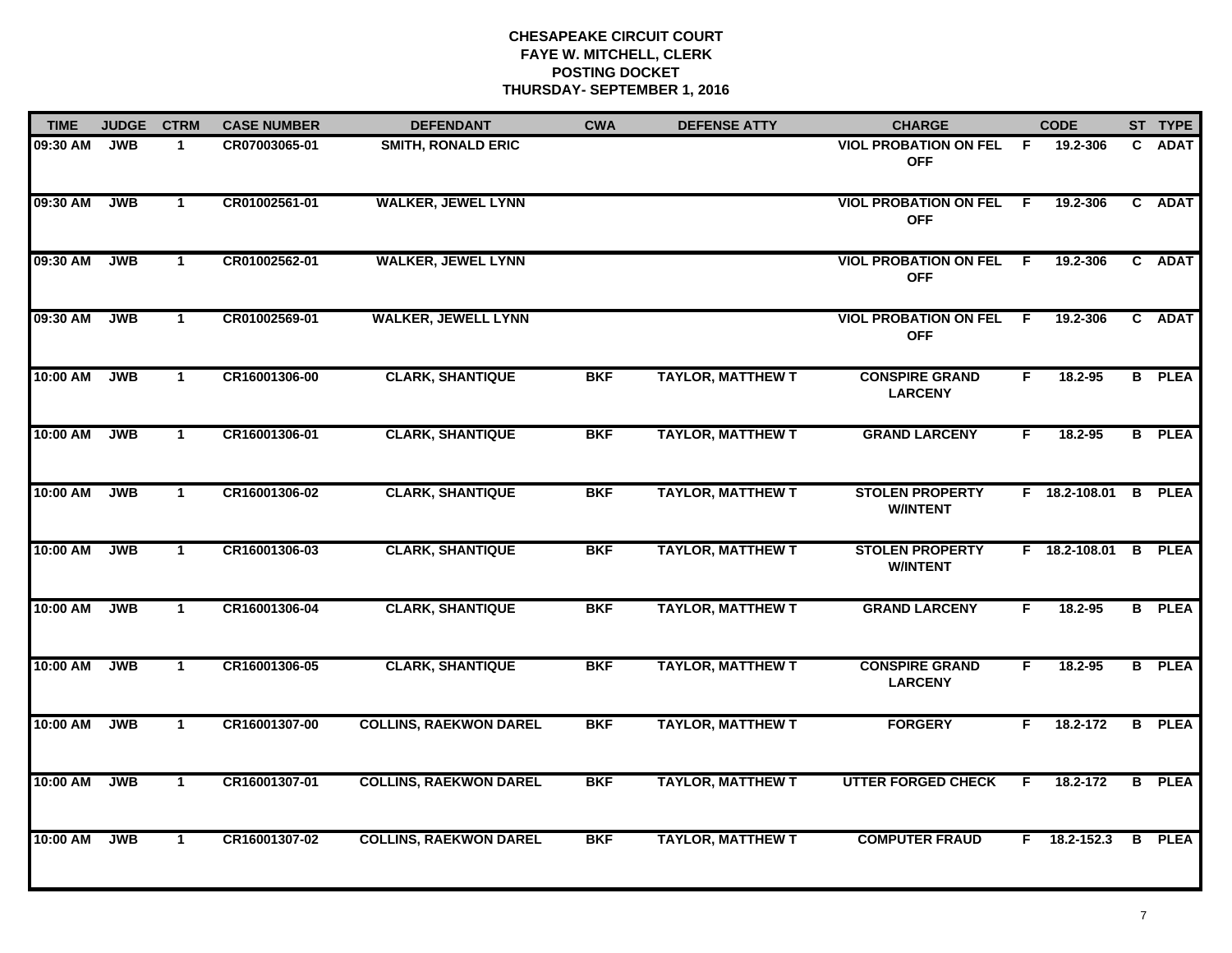| <b>TIME</b> | <b>JUDGE</b> | <b>CTRM</b>          | <b>CASE NUMBER</b> | <b>DEFENDANT</b>                | <b>CWA</b> | <b>DEFENSE ATTY</b>        | <b>CHARGE</b>                                       |    | <b>CODE</b>    |                | ST TYPE       |
|-------------|--------------|----------------------|--------------------|---------------------------------|------------|----------------------------|-----------------------------------------------------|----|----------------|----------------|---------------|
| 10:00 AM    | <b>JWB</b>   | $\blacktriangleleft$ | CR16001307-03      | <b>COLLINS, RAEKWON DAREL</b>   | <b>BKF</b> | <b>TAYLOR, MATTHEW T</b>   | <b>OBTAIN MONEY FALSE</b><br><b>PRET &gt;=\$200</b> | F  | 18.2-178       | B              | <b>PLEA</b>   |
| 10:00 AM    | <b>JWB</b>   | $\blacktriangleleft$ | CR16001307-04      | <b>COLLINS, RAEKWON DAREL</b>   | <b>BKF</b> | <b>TAYLOR, MATTHEW T</b>   | <b>ID THEFT</b>                                     |    | $F$ 18.2-186.3 |                | <b>B</b> PLEA |
| 10:00 AM    | <b>JWB</b>   | $\mathbf{1}$         | CR13002295-04      | <b>HANKE, SEAN MICHAEL</b>      | <b>BKF</b> | <b>CARROLL, ADAM M</b>     | <b>VIOL PROBATION ON FEL</b><br><b>OFF</b>          | F. | 19.2-306       | $\overline{c}$ | <b>BOND</b>   |
| 10:00 AM    | <b>JWB</b>   | $\blacktriangleleft$ | CR13002295-05      | <b>HANKE, SEAN MICHAEL</b>      | <b>BKF</b> | <b>CARROLL, ADAM M</b>     | <b>VIOL PROBATION ON FEL</b><br><b>OFF</b>          | F. | 19.2-306       |                | C BOND        |
| 10:00 AM    | <b>JWB</b>   | $\blacktriangleleft$ | CR16000817-00      | <b>SALTER, ELIZABETH CRISTA</b> | <b>ASA</b> | <b>ROOTS, SONYA WEAVER</b> | <b>POSS OF HEROIN</b>                               | F. | 18.2-250       |                | C TRYL        |
| 10:00 AM    | <b>JWB</b>   | $\blacktriangleleft$ | CR16000817-01      | <b>SALTER, ELIZABETH CRISTA</b> | <b>ASA</b> | <b>ROOTS, SONYA WEAVER</b> | <b>POSSES COCAINE</b>                               | F. | 18.2-250       |                | C TRYL        |
| 10:00 AM    | <b>TSW</b>   | 4                    | CR16001022-00      | <b>ADEFENWA, TERRY DEVON</b>    | <b>AHM</b> | Jones, David L             | <b>POSS OXYCODONE</b>                               | F. | 18.2-250       |                | <b>B</b> TRYL |
| 10:00 AM    | <b>TSW</b>   | 4                    | CR16001312-00      | <b>BORIS, JASON</b>             | <b>AHM</b> | Jones, David L.            | <b>PETIT LARCENY: 3RD+</b><br><b>OFFENSE</b>        | F  | 18.2-104       |                | <b>B</b> PLEA |
| 10:00 AM    | <b>TSW</b>   | 4                    | CR16001312-01      | <b>BORIS, JASON</b>             | <b>AHM</b> | Jones, David L.            | PETIT LARCENY: 3RD+ OFF F                           |    | 18.2-104       |                | C PLEA        |
| 10:00 AM    | <b>TSW</b>   | 4                    | CR16001599-00      | <b>MOYE, BOBBY; III</b>         | <b>DJH</b> | <b>MUSSONI, ERIK</b>       | <b>POSSESS SCH I/II DRUG</b>                        | F. | 18.2-250       | $\overline{c}$ | <b>PLEA</b>   |
| 10:00 AM    | <b>TSW</b>   | 4                    | CR16001309-00      | <b>SMITH, ERNEST LEROY; JR</b>  | CLB        | Jones, David L             | <b>FORGE CHECK</b>                                  | F. | 18.2-172       | $\overline{c}$ | <b>BOND</b>   |